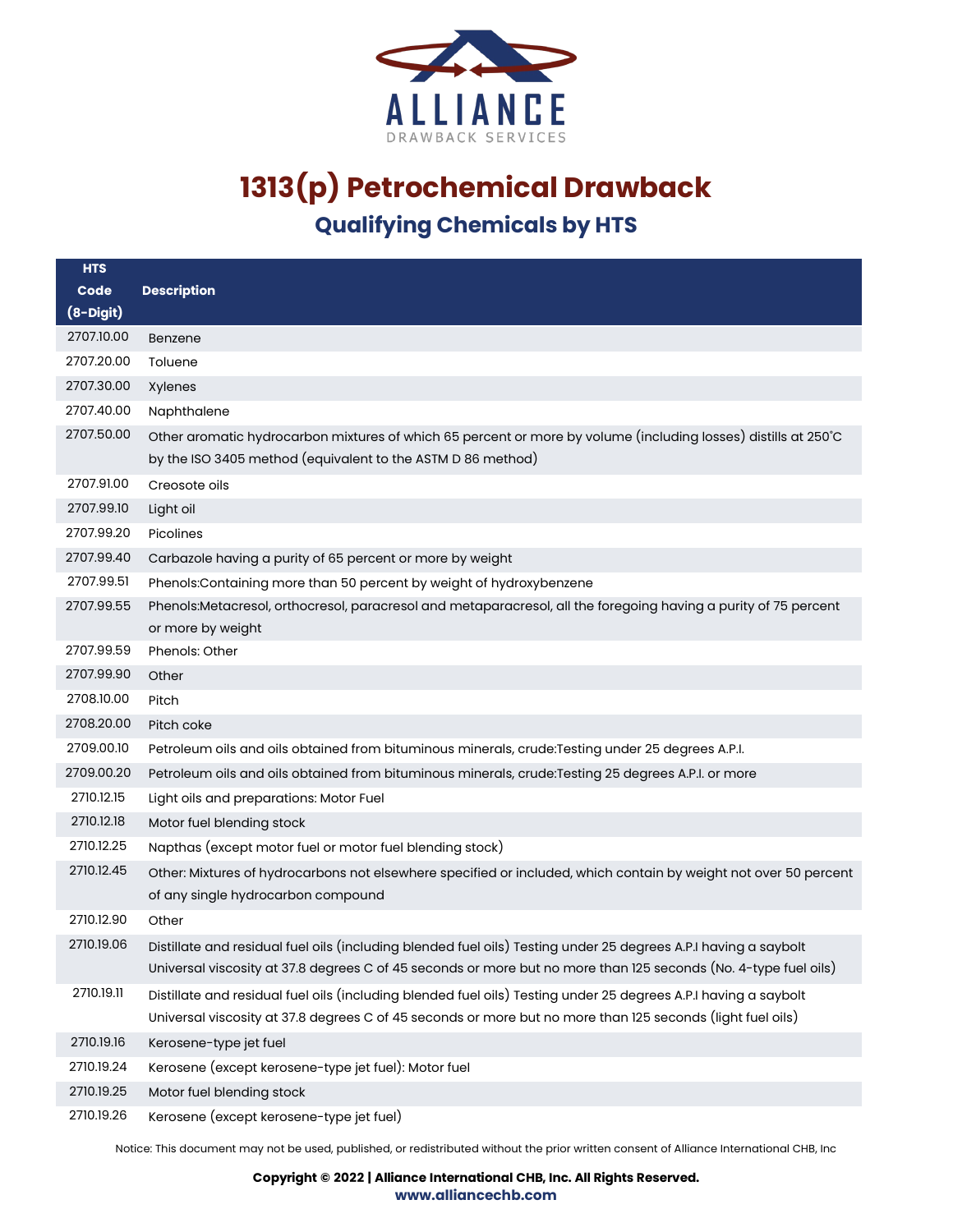

| <b>HTS</b> |                                                                                                                   |
|------------|-------------------------------------------------------------------------------------------------------------------|
| Code       | <b>Description</b>                                                                                                |
| (8-Digit)  |                                                                                                                   |
| 2710.19.30 | Oils                                                                                                              |
| 2710.19.35 | Greases: Containing not over 10 percent by weight of salts of fatty acids of animal (including marine animal) or  |
|            | vegetable origin                                                                                                  |
| 2710.19.40 | Other                                                                                                             |
| 2710.19.45 | Other: Mixtures of hydrocarbons not elsewhere specified or included, which contain by weight not over 50 percent  |
|            | of any single hydrocarbon compound                                                                                |
| 2710.19.90 | Other:                                                                                                            |
| 2710.20.05 | Distillate and residual fuel oils (including blended fuel oils) Testing under 25 degrees A.P.I                    |
| 2710.20.10 | Distillate and residual fuel oils (including blended fuel oils) Testing 25 degrees A.P.I. or more                 |
| 2710.20.15 | Kerosene-type jet fuel, motor fuel or motor fuel blending stock                                                   |
| 2710.20.25 | Kerosene (except kerosene-type jet fuel, motor fuel or motor fuel blending stock)                                 |
| 2710.91.00 | Waste oils: Containing polychlorinated biphenyls (PCBs), polychlorinated terphenyls (PCTs) or polybrominated      |
|            | biphenyls (PBBs)                                                                                                  |
| 2710.99.05 | Other: Wastes of distillate and residual fuel oils (whether or not blended): Testing under 25 degress A.P.I       |
| 2710.99.10 | Testing 25 degrees A.P.I. or more                                                                                 |
| 2710.99.16 | Wastes of motor fuel or motor fuel blending stock                                                                 |
| 2710.99.21 | Wastes of Kerosene or naphthas                                                                                    |
| 2710.99.31 | Wastes of lubricating oils and greases (whether or not containing additives): Of oils                             |
| 2710.99.32 | Of greases: Containing not over 10 percent by weight of salts of fatty acids of animal (including marine animal)  |
|            | or vegetable origin                                                                                               |
| 2710.99.39 | Other                                                                                                             |
| 2710.99.45 | Other: Mixtures of hydrocarbons not elsewhere specified or included, which contain by weight not over 50 percent  |
|            | of any single hydrocarbon compound                                                                                |
| 2710.99.90 | Other                                                                                                             |
| 2711.11.00 | Petroleum gases and other gaseous hydrocarbons: Liquefid: Natural gas                                             |
| 2711.12.00 | Propane                                                                                                           |
| 2711.13.00 | <b>Butanes</b>                                                                                                    |
| 2711.14.00 | Ethylene, propylene, butylene and butadiene                                                                       |
| 2711.19.00 | Other                                                                                                             |
| 2711.21.00 | Petroleum jelly; paraffin wax, microcrystalline petroleum wax, slack wax, ozokerite, lignite wax, peat wax, other |
|            | mineral waxes and similar products obtained by synthesis or by other processes, whether or not colored:           |
|            | Petroleum jelly                                                                                                   |
| 2711.29.00 | Other                                                                                                             |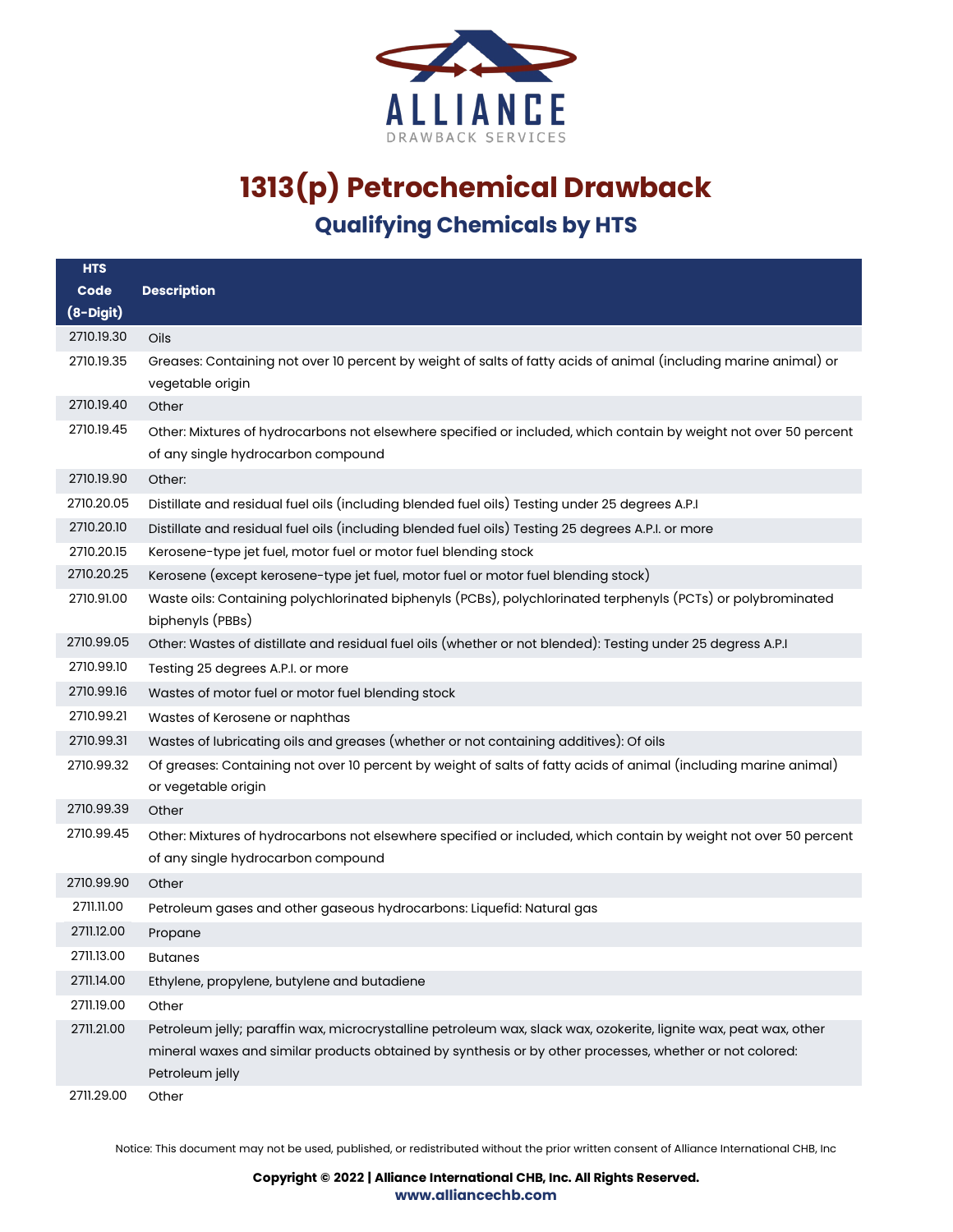

| <b>HTS</b>  |                                                                                                                                                                                |
|-------------|--------------------------------------------------------------------------------------------------------------------------------------------------------------------------------|
| Code        | <b>Description</b>                                                                                                                                                             |
| $(8-Digit)$ |                                                                                                                                                                                |
| 2712.10.00  | Petroleum jelly                                                                                                                                                                |
| 2712.20.00  | Paraffin wax containing by weight less than .75 percent of oil                                                                                                                 |
| 2712.90.10  | Other: Montan wax                                                                                                                                                              |
| 2712.90.20  | Other                                                                                                                                                                          |
| 2713.11.00  | Petroleum coke: Not calcined                                                                                                                                                   |
| 2713.12.00  | Calcined                                                                                                                                                                       |
| 2713.20.00  | Petroleum bitumen                                                                                                                                                              |
| 2713.90.00  | Other residues of petroleum oils or of oil obtained from bituminous materials                                                                                                  |
| 2714.10.00  | Bituminous or oil shale and tar sands                                                                                                                                          |
| 2714.90.00  | Other                                                                                                                                                                          |
| 2715.00.00  | Bituminous mixtures based on natural asphalt, on natural bitumen, on petroleum bitumen, on mineral tar or on<br>mineral tar pitch (for example, bituminous mastics, cut-backs) |
| 2901.10.10  | Ethane and butane                                                                                                                                                              |
| 2901.10.30  | n-Pentane and isopentane                                                                                                                                                       |
| 2901.10.40  | Other: Derived in whole or in part from petroleum, shale oil or natural gas                                                                                                    |
| 2901.10.50  | Other                                                                                                                                                                          |
| 2901.21.00  | Unsaturated: Ethylene                                                                                                                                                          |
| 2901.22.00  | Propene (Propylene)                                                                                                                                                            |
| 2901.23.00  | Butane (Butylene) and isomers thereof                                                                                                                                          |
| 2901.24.10  | Buta-1, 3-diene and isoprene: Buta-1, 3-diene                                                                                                                                  |
| 2901.24.20  | Isoprene: Having a purity of 95 percent or more by weight                                                                                                                      |
| 2901.24.50  | Other                                                                                                                                                                          |
| 2901.29.10  | Derived in whole or in part from petroleum, shale oil or natural gas                                                                                                           |
| 2901.29.50  | Other                                                                                                                                                                          |
| 2902.11.00  | Cyclohexane                                                                                                                                                                    |
| 2902.19.00  | Other                                                                                                                                                                          |
| 2902.20.00  | Benzene                                                                                                                                                                        |
| 2902.30.00  | Toluene                                                                                                                                                                        |
| 2902.41.00  | Xylenes: o-Xylene                                                                                                                                                              |
| 2902.42.00  | m-Xylene                                                                                                                                                                       |
| 2902.43.00  | p-Xylene                                                                                                                                                                       |
| 2902.44.00  | Mixed xylene isomers                                                                                                                                                           |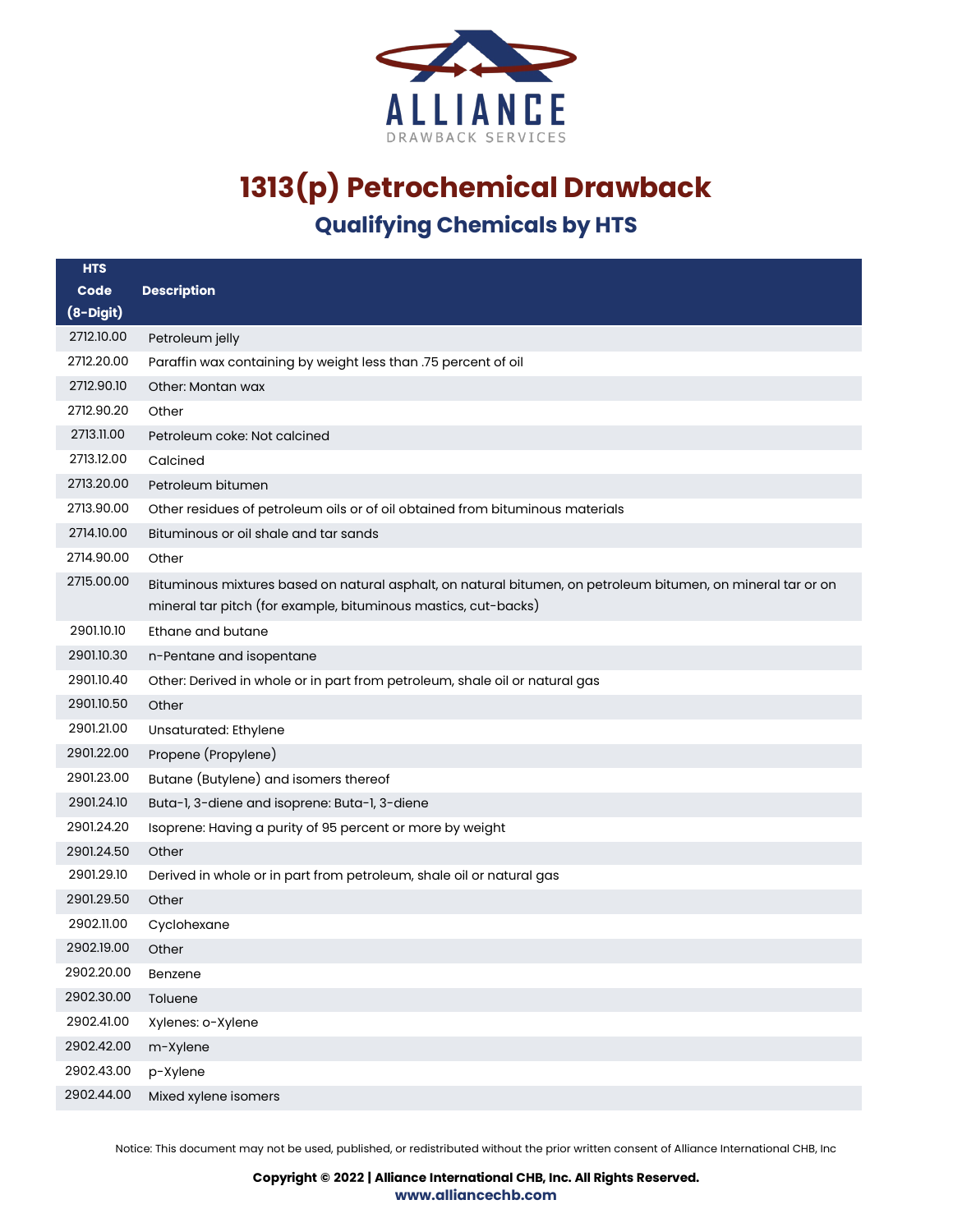

| <b>HTS</b>  |                                                                                                                                                                                                                                               |
|-------------|-----------------------------------------------------------------------------------------------------------------------------------------------------------------------------------------------------------------------------------------------|
| Code        | <b>Description</b>                                                                                                                                                                                                                            |
| $(8-Digit)$ |                                                                                                                                                                                                                                               |
| 2902.50.00  | Styrene                                                                                                                                                                                                                                       |
| 2902.60.00  | Ethylbenzene                                                                                                                                                                                                                                  |
| 2902.70.00  | Cumene                                                                                                                                                                                                                                        |
| 2902.90.10  | Other: Psuedocumene                                                                                                                                                                                                                           |
| 2902.90.20  | Acenaphthene, chrysene, cymene, dimethylnaphthalenes, fluoranthene, indene, mesitylene, methylanthracene,                                                                                                                                     |
|             | methlynaphthalene, phenanthrene and pyrene                                                                                                                                                                                                    |
| 2902.90.30  | Alkylbenzenes and polyalkylbenzenes                                                                                                                                                                                                           |
| 2902.90.40  | Anthracene; and 1,4-Di-(2-methylstryryl) benzene                                                                                                                                                                                              |
| 2902.90.60  | Biphenyl (Diphenyl) in flakes                                                                                                                                                                                                                 |
| 2902.90.90  | Other                                                                                                                                                                                                                                         |
| 2903.21.00  | Vinyl chloride (Chloroethylene)                                                                                                                                                                                                               |
| 2909.19.14  | Methyl tertiary-butyl ether (MTBE)                                                                                                                                                                                                            |
| 2917.36.00  | Terephthalic acid and its salt                                                                                                                                                                                                                |
| 2917.39.04  | 1,2,4-Benzenetricarboxylic acid, 1,2-dianhydride (Trimellitic anhydride); Phthalic acid; and4-Sulfo-1,8-naphthalic<br>anhydride                                                                                                               |
| 2917.39.15  | Isophthalic acid                                                                                                                                                                                                                              |
| 2926.10.00  | Acrylonitrile                                                                                                                                                                                                                                 |
| 3811.21.00  | Additives for lubricating oils: Containing petroleum oils or oils obtained from bituminous minerals and various<br>"others"                                                                                                                   |
| 3811.90.00  | Other                                                                                                                                                                                                                                         |
| 3901.10.10  | Polymers of ethylene, in primary form: Having a relative viscosity of 1.44 or more                                                                                                                                                            |
| 3901.10.50  | Linear low density polyethylene                                                                                                                                                                                                               |
| 3901.20.10  | Polyethylene having a specific gravity of .94 or more: Having a relative viscosity of 1.44 or more (kg)                                                                                                                                       |
| 3901.20.50  | Other                                                                                                                                                                                                                                         |
| 3901.30.20  | Ethylene-vinyl acetate copolymers: Vinyl acetate-vinyl chloride-ethylene terpolymers, containing by weight less<br>than 50 percent derivatives of vinyl acetate, except those polymerized from aromatic or modified aromatic<br>monomers (kg) |
| 3901.30.60  | Other                                                                                                                                                                                                                                         |
| 3901.40.00  | Ethylene-alpha-olefin copolymers, having a specific gravity of less than 0.94                                                                                                                                                                 |
| 3901.90.10  | Other: Elastomeric (kg)                                                                                                                                                                                                                       |
| 3901.90.55  | Other: Ethylene copolymers                                                                                                                                                                                                                    |
| 3901.90.90  | Other                                                                                                                                                                                                                                         |
| 3902.10.00  | Polymers of propylene or of other olefins, in primary forms: Polypropylene                                                                                                                                                                    |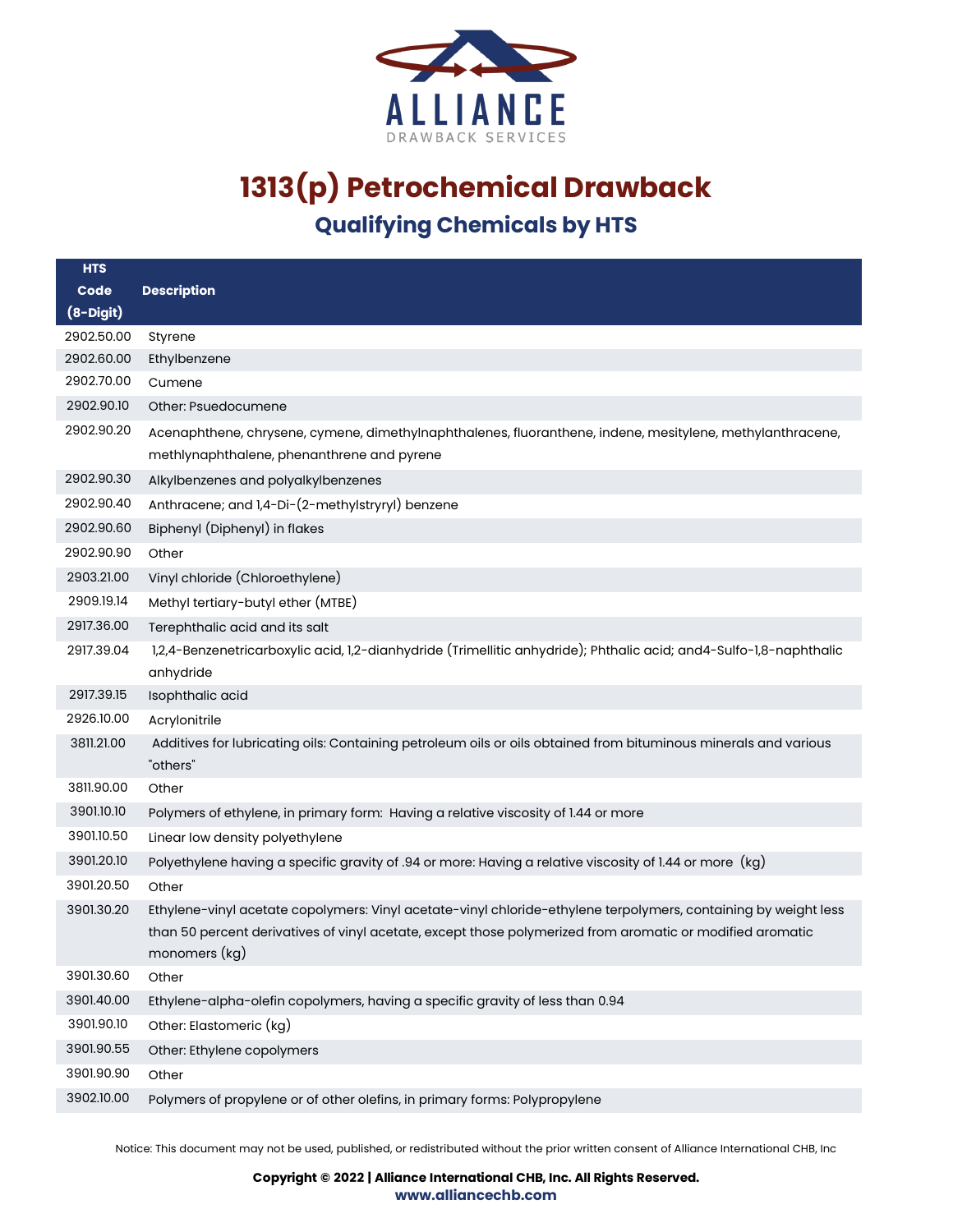

| <b>HTS</b>  |                                                                                                                   |
|-------------|-------------------------------------------------------------------------------------------------------------------|
| Code        | <b>Description</b>                                                                                                |
| $(8-Digit)$ |                                                                                                                   |
| 3902.20.10  | Polyisobutylene: Elastomeric                                                                                      |
| 3902.20.50  | Other                                                                                                             |
| 3902.30.00  | Propylene copolymers                                                                                              |
| 3902.90.00  | Polybutylene                                                                                                      |
| 3903.11.00  | Expandable                                                                                                        |
| 3903.19.00  | Other                                                                                                             |
| 3903.20.00  | Styrene-acrylonitrile (SAN) copolymers                                                                            |
| 3903.30.00  | Acrylonitrile-butadiene-styrene (ABS) copolymers                                                                  |
| 3903.90.10  | Methyl methacrylate-butadiene-styrene (MBS) copolymers                                                            |
| 3903.90.50  | Other                                                                                                             |
| 3904.10.00  | Poly(vinyl chloride), not mixed with any other substances Other poly(vinyl chloride):                             |
| 3904.21.00  | Nonplasticized                                                                                                    |
| 3904.22.00  | Plasticized                                                                                                       |
| 3904.30.20  | Vinyl acetate-vinyl chloride-ethylene terpolymers, containing by weight less than 50 percent derivatives of vinyl |
|             | acetate, except those polymerized from aromatic or modified aromatic monomers                                     |
| 3904.30.60  | Other                                                                                                             |
| 3904.40.00  | Other vinyl chloride copolymers                                                                                   |
| 3904.50.00  | Vinylidene chloride polymers                                                                                      |
| 3904.61.00  | Fluoropolymers: Polytetrafluoroethylene (PTFE)                                                                    |
| 3904.69.10  | Elastomeric                                                                                                       |
| 3904.69.50  | Other                                                                                                             |
| 3904.90.10  | Elastomeric                                                                                                       |
| 3904.90.50  | Other                                                                                                             |
| 3905.12.00  | Polymers of vinyl acetate or of other vinyl esters, in primary forms; other vinyl polymers in primary forms:      |
|             | Poly(vinyl acetate): In aqueous dispersion                                                                        |
| 3905.19.00  | Other                                                                                                             |
| 3905.21.00  | In aqueous dispersion                                                                                             |
| 3905.29.00  | Other                                                                                                             |
| 3905.30.00  | Poly(vinyl alcohol), whether or not containing unhydrolyzed acetate groups                                        |
| 3905.91.10  | Containing by weight 50 percent or more of derivatives of vinyl acetate                                           |
| 3905.91.50  | Other                                                                                                             |
| 3905.99.30  | Polyvinyl carbazole (including adjuvants)                                                                         |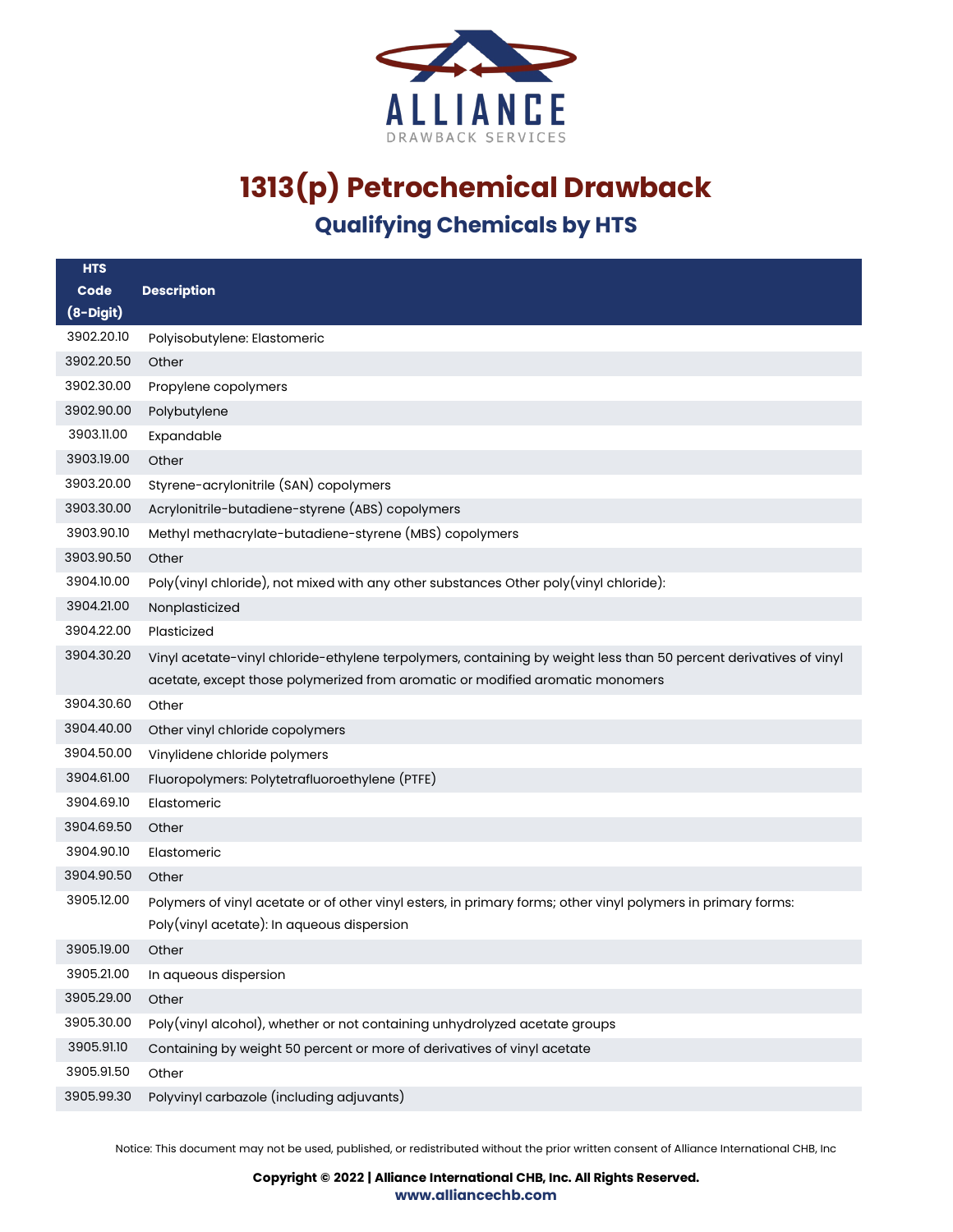

| <b>HTS</b>  |                                                                                      |
|-------------|--------------------------------------------------------------------------------------|
| Code        | <b>Description</b>                                                                   |
| $(8-Digit)$ |                                                                                      |
| 3905.99.80  | Other                                                                                |
| 3906.10.00  | Poly(methyl methacrylate)                                                            |
| 3906.90.10  | Other: Elastomeric                                                                   |
| 3906.90.20  | <b>Plastics</b>                                                                      |
| 3906.90.50  | Other                                                                                |
| 3907.10.00  | Polyacetals                                                                          |
| 3907.20.00  | Other polyethers                                                                     |
| 3907.21.00  | Bis(polyoxyethylene) methylphosphonate                                               |
| 3907.29.00  | Other                                                                                |
| 3907.30.00  | Epoxide resins                                                                       |
| 3907.40.00  | Polycarbonates                                                                       |
| 3907.50.00  | Alkyd resins                                                                         |
| 3907.60.00  | Poly(ethylene terephthalate)                                                         |
| 3907.61.00  | Having a viscosity number of 78 ml/g or higher                                       |
| 3907.69.00  | Other                                                                                |
| 3907.70.00  | Poly(lactic acid)                                                                    |
| 3907.91.20  | Allyl resins, uncompounded                                                           |
| 3907.91.40  | Other                                                                                |
| 3907.91.50  | Other                                                                                |
| 3907.99.01  | Polybutylene terephthalate                                                           |
| 3907.99.20  | Thermoplastic liquid crystal aromatic polyester copolymers                           |
| 3907.99.50  | Polybutylene terephthalate                                                           |
| 3908.10.00  | Polyamides in primary forms: Polyamide-6, -11, -12, -6,6, -6,9, -6,10 or -6,12       |
| 3908.90.20  | Other: Bis(4-amino-3-methylcyclohexyl)methane-isophthalic acid-laurolactam copolymer |
| 3908.90.70  | Other                                                                                |
| 3909.10.00  | Urea resins; thiourea resins                                                         |
| 3909.20.00  | Melamine resins                                                                      |
| 3909.30.00  | Other amino-resins                                                                   |
| 3909.31.00  | Poly(methylene phenyl isocyanate) (crude MDI, polymeric MDI)                         |
| 3909.39.00  | Other                                                                                |
| 3909.40.00  | Phenolic resins                                                                      |
| 3909.50.10  | Elastomeric                                                                          |